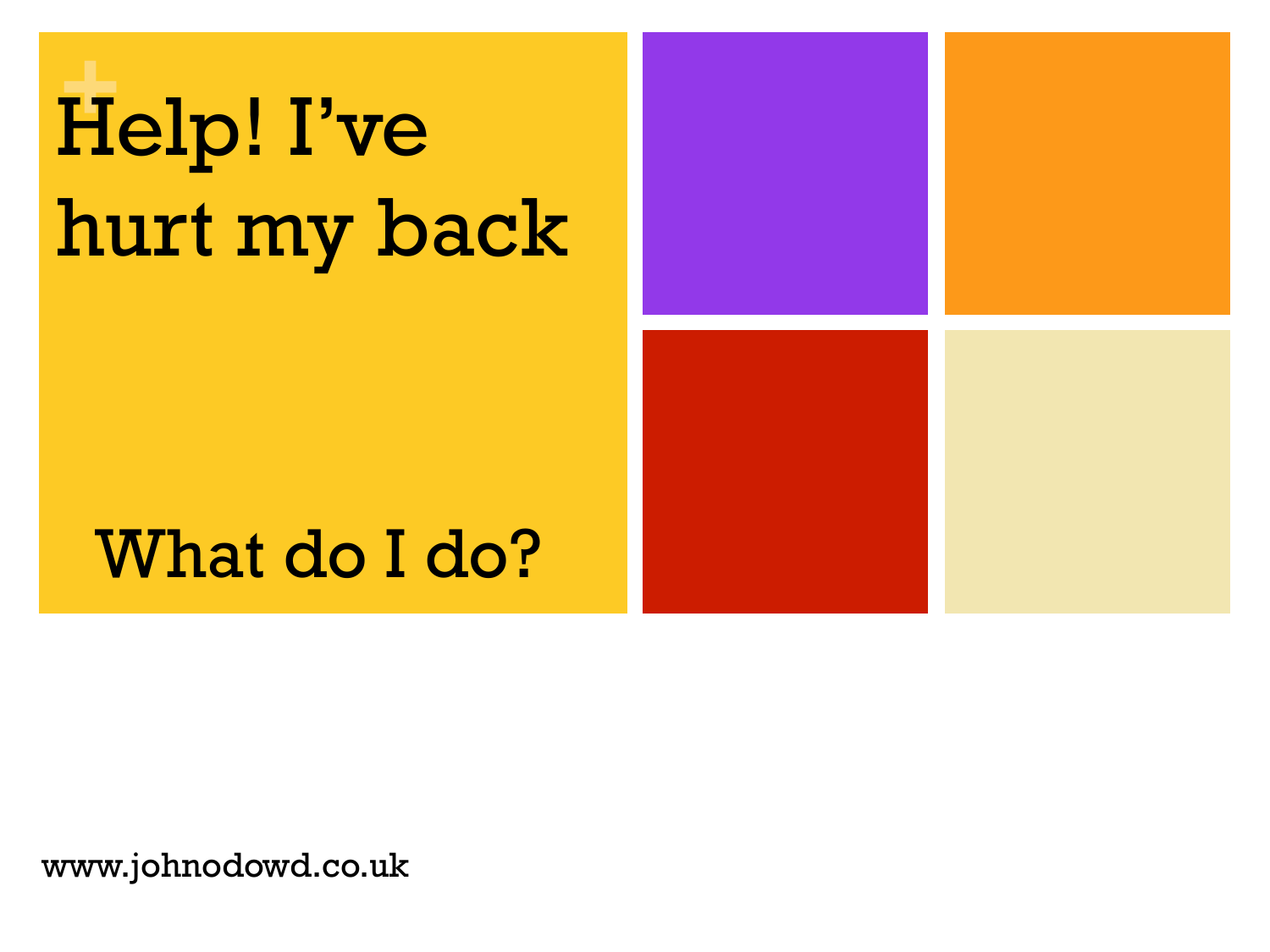## **+** Ok so you've hurt your back…

- You may have been picking up something and felt a pop...
- You may have been playing sports and hurt your back…
- You may not quite remember how it happened...
- **E** But the fact is that your back now hurts!
- Surprisingly the pain you feel is not a true reflection of the state of the tissues!
- So what can you do?
- **n** How can you help yourself?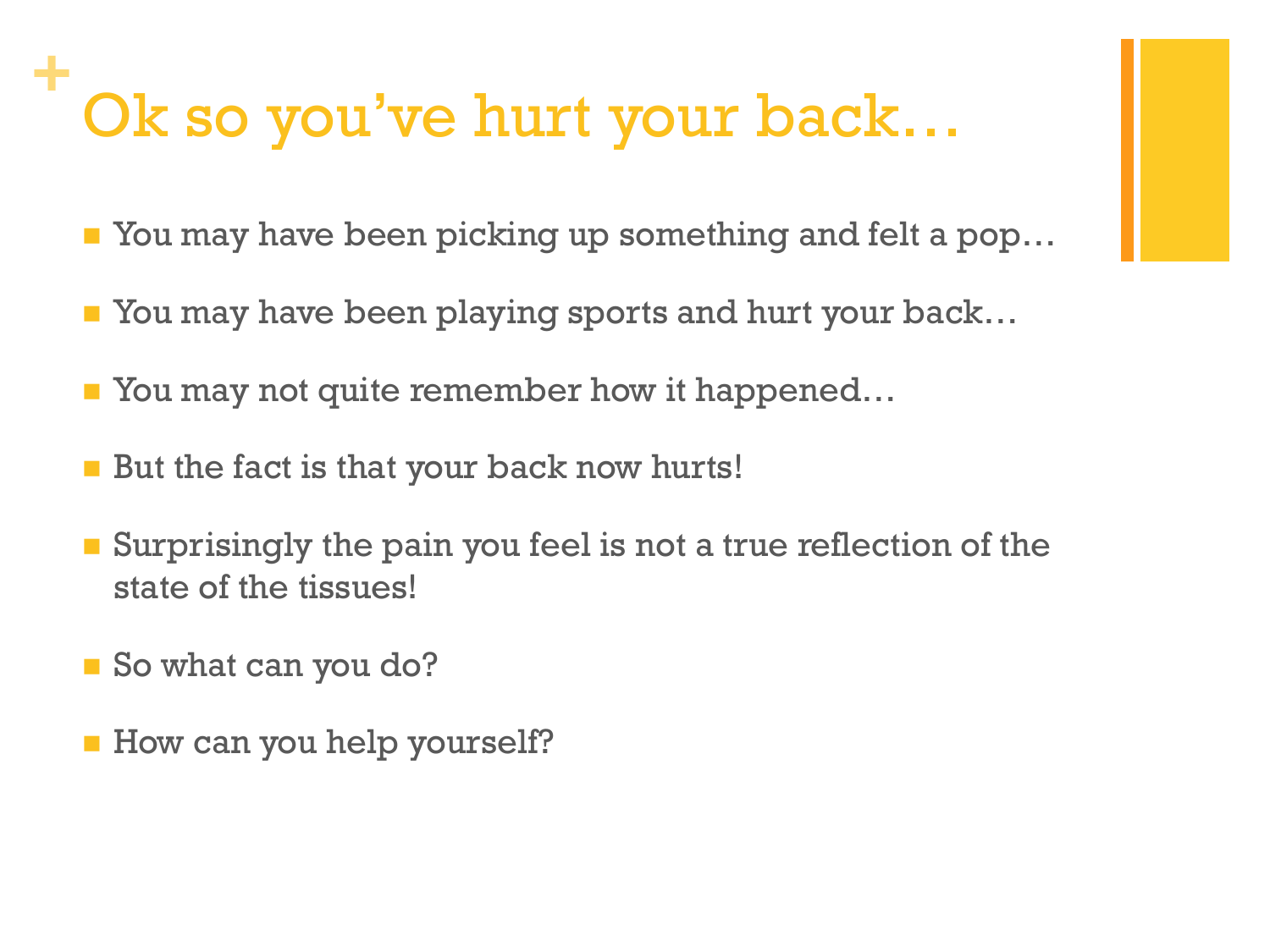## **+** Are you wondering what is causing this pain?

- **n** You might be disappointed but no one can certainly tell you which single structure is causing the pain
- $\blacksquare$  We cannot see what hurts on scans
- **n** There are many ligaments, muscles, tendons and structures in the spine which can all become sensitive if you hurt it
- **n** Generally discs don't cause back pain, if they herniate that produces pain going down into the legs (what you know as sciatica)
- In most cases of acute back pain, some ligaments were sprained, muscles pulled or joints stretched
- You do not have to know what exactly hurts to get better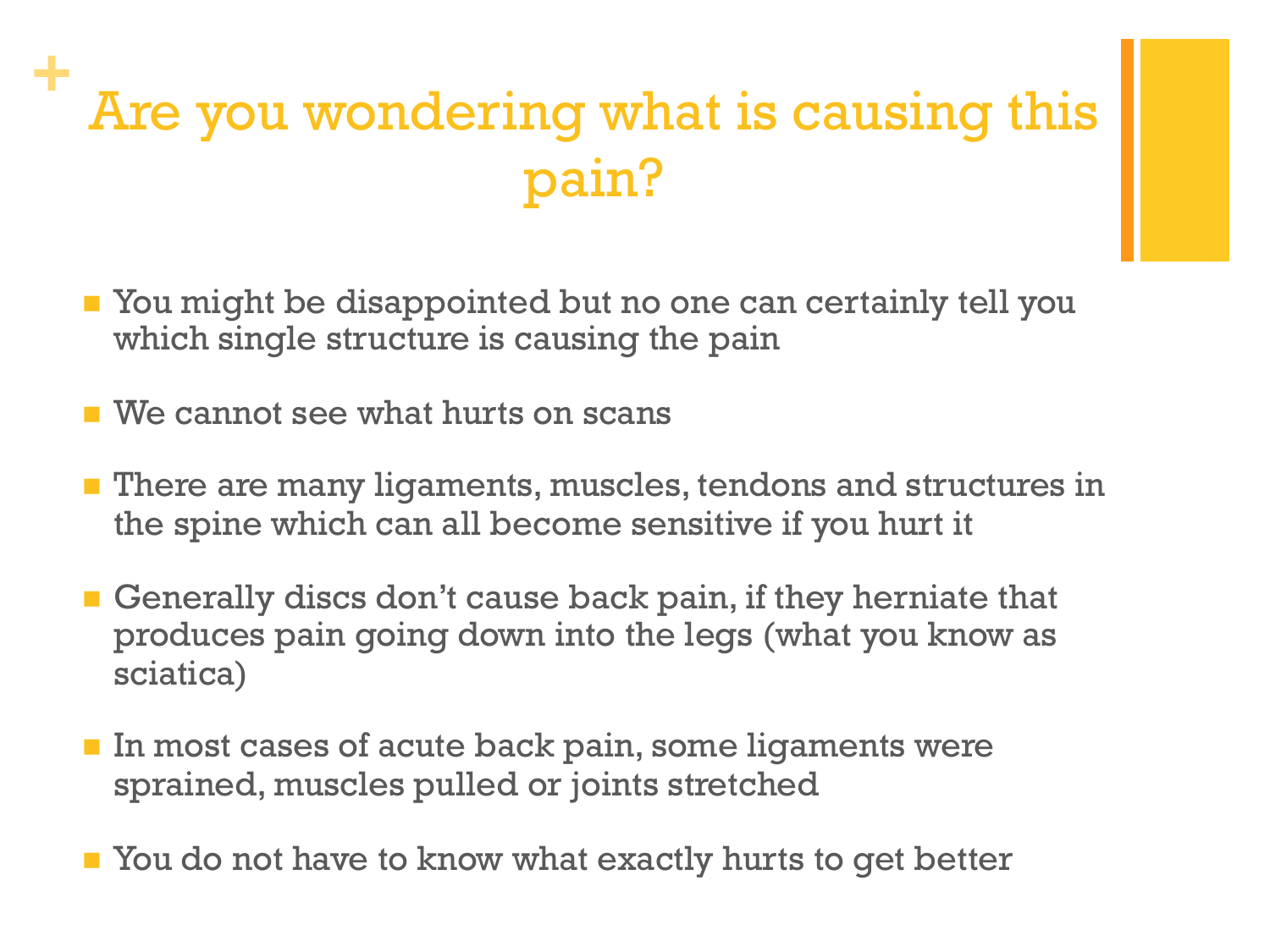### **+** The myths about back pain

- $\blacksquare$  Back pain does not mean the structures are damaged, it just tells us that structures are sensitised
- **n** More pain does NOT equal damage
- $\blacksquare$  Scans will not show what is hurting, they show a picture of the spine in a static position
- **n** Majority of people do not need surgery
- You will not do any damage by moving your back if you hurt it
- $\blacksquare$  It is important to stay active otherwise your muscles will become weak and can lead to more pain and inactivity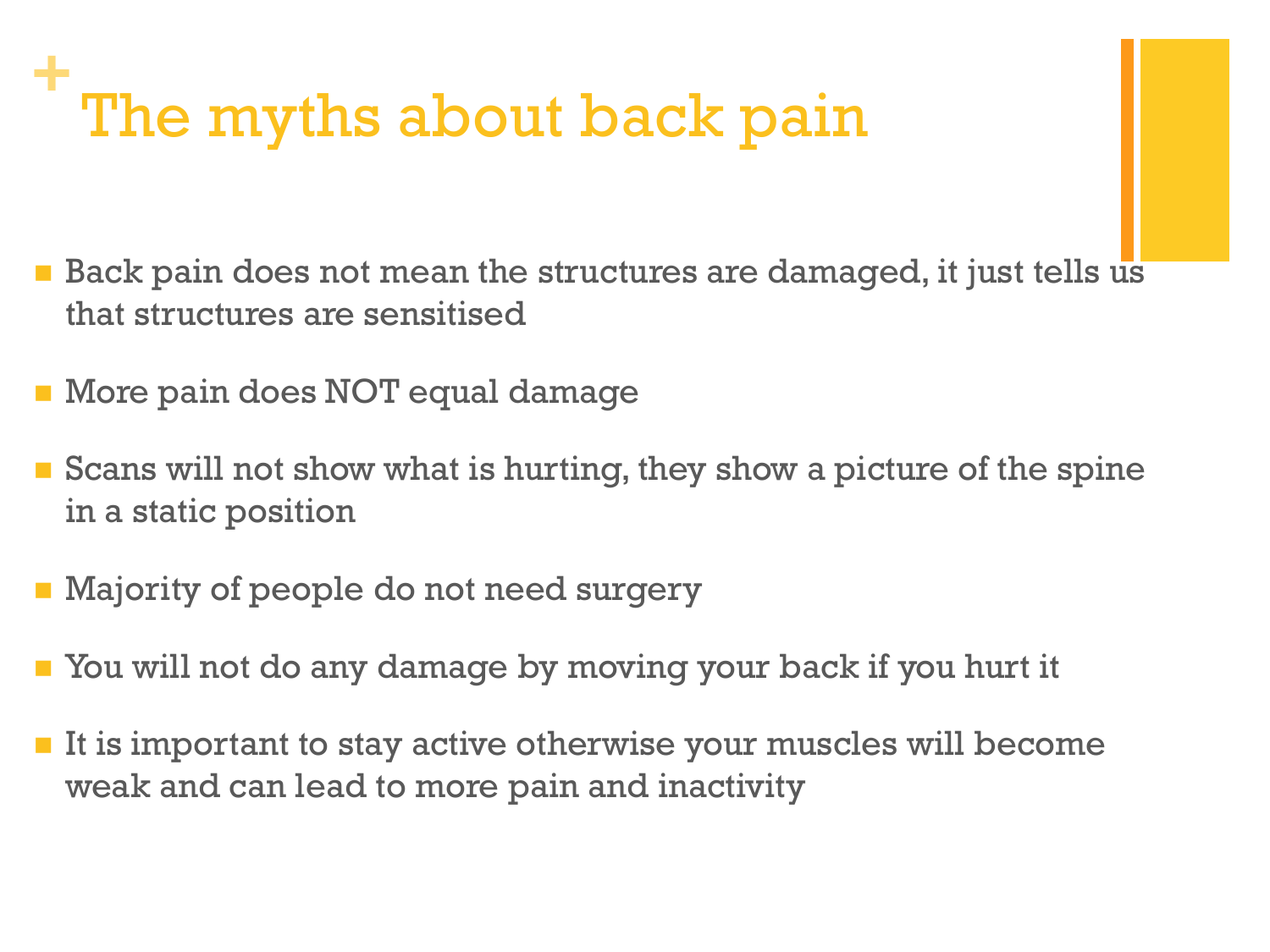## **+** So what can I do?

### FOR BACK PAIN

- $\blacksquare$  You may have more pain sitting or standing so try to find a position that is comfortable but do keep regularly moving
- **n** Try doing exercises in the opposite direction of your pain (bending forward vs arching backwards)
- **n** You can ice the area for the first few days, then apply heat

### FOR LEG PAIN

- **n** You are experiencing sharp pain shooting down the legs and it is likely to be more painful when you sit or bend over
- $\blacksquare$  People find it comfortable to lie on their backs with legs up
- $\blacksquare$  Good exercises include bending backwards especially when lying on your tummy and pushing up with your arms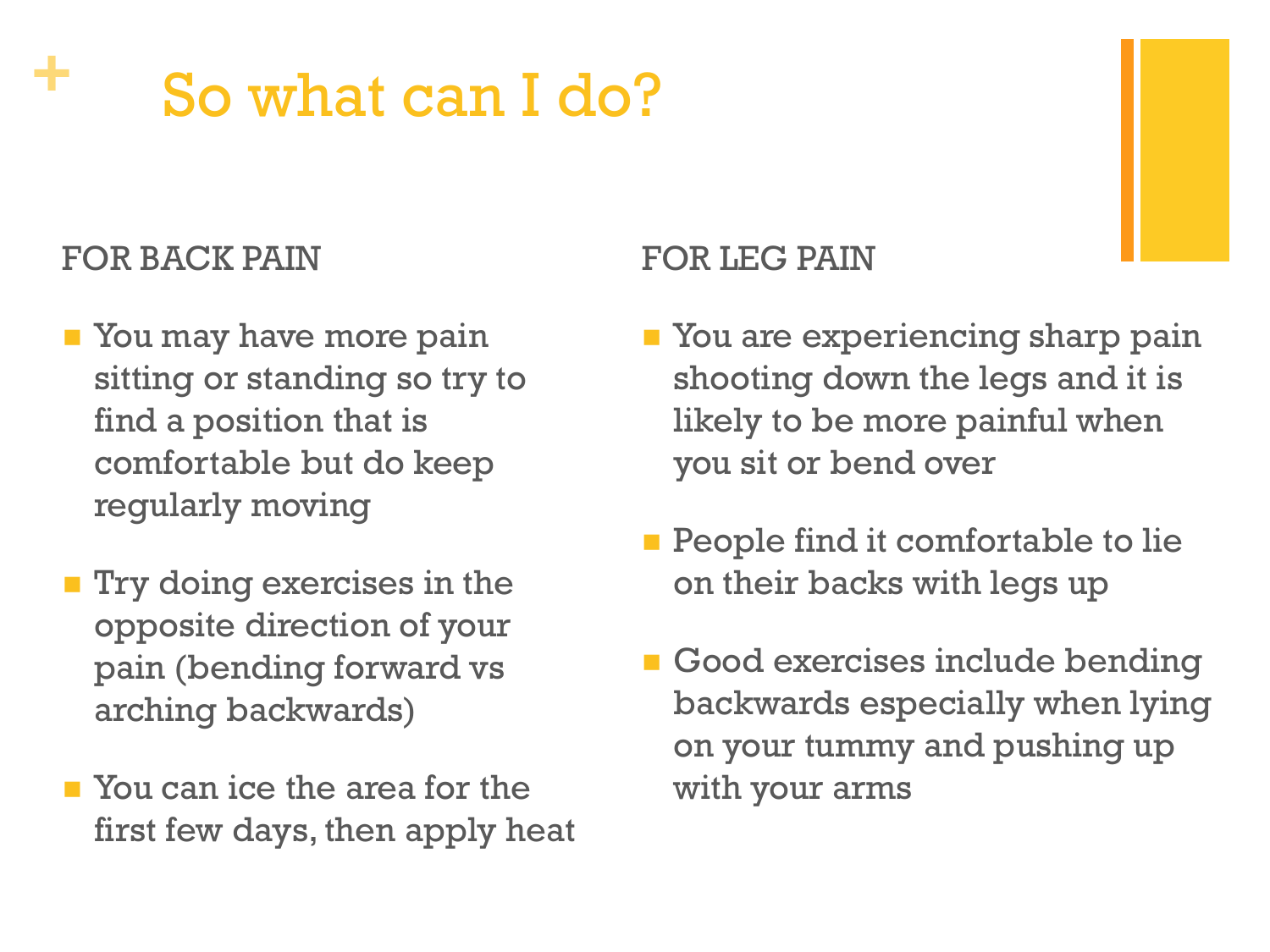# **Specific back exercises**

- Many informative leaflets have been produced to show you which exercises and stretches are commonly carried out
- Download these:
- 1) Arthritis Research. Back pain
- n http://www.arthritisresearchuk.org
- **n** 2) Back Care Exercises
- n http://www.backcare.org.uk





#### **Simple exercises**



NB: Upper knee should be directly above lower knee.

#### **Back stretch**

Lie on your back, hands above your head. Bend vour knees and roll them slowly to one side, keeping your feet on the floor. Hold for 10 seconds. Repeat 3 times on each side.



#### Deep Lunge

Kneel on one knee. the other foot in front. Facing forwards, lift the back knee up. Hold for 5 seconds, Repeat 3 times on each side.

#### One-leg stand (front)

Holding onto something for support if needed, bend one leg up behind you. Hold for 5 seconds. Repeat 3 times on each side.

#### **Pelvic filf**

Lie down with your knees bent. Tighten vour stomach muscles. flattening your back against the floor. Hold for 5 seconds. Repeat 5 times.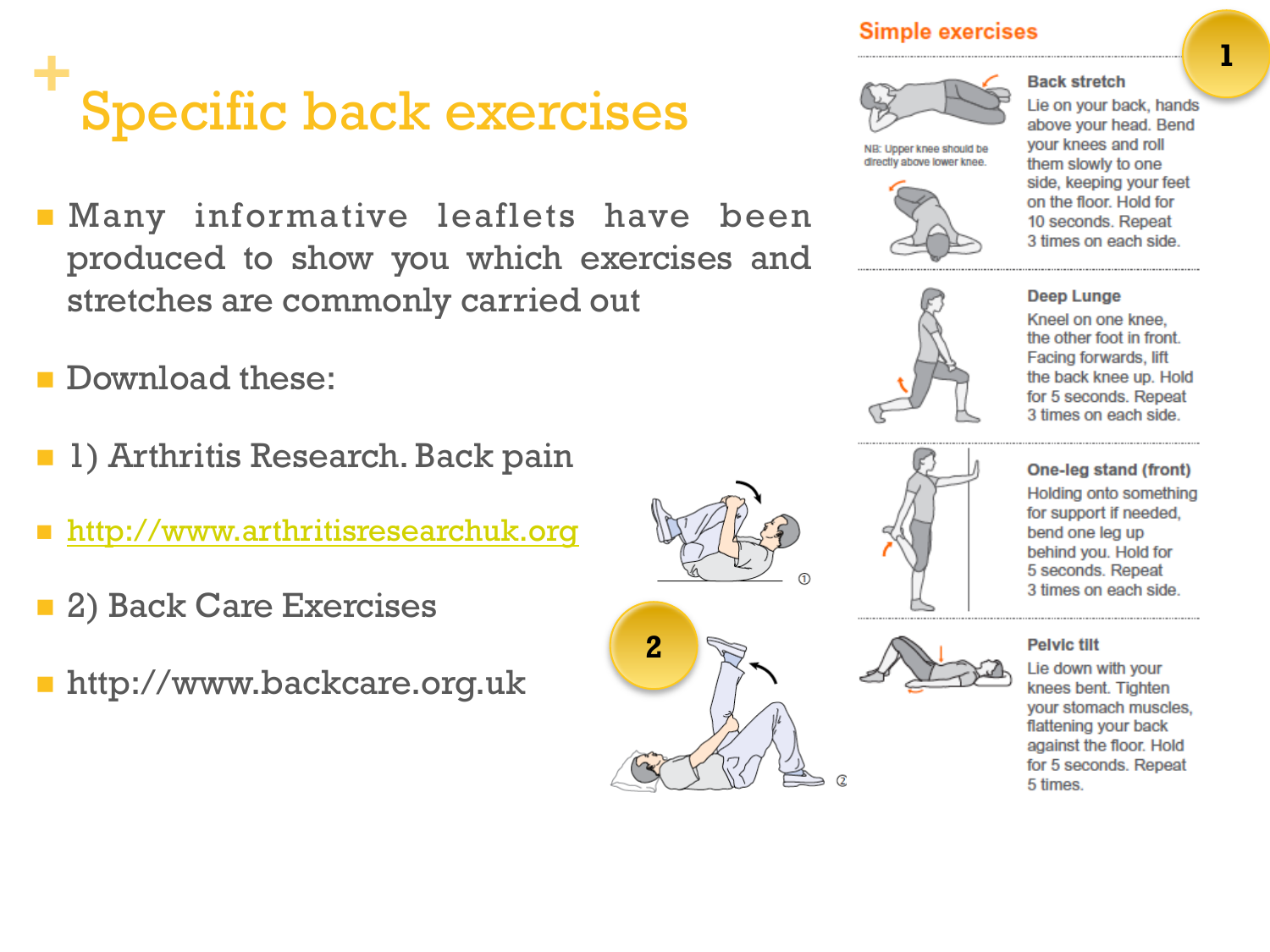# **<sup>+</sup>**Which exercises are best for back pain

- **n** Lots of research tried to identify which exercises are best
- There is generally no single exercise which is better
- The key is to keep active and do what you can do comfortably
- Common exercises prescribed: yoga, pilates, stretching, cycling, walking, swimming
- $\blacksquare$  Because it is difficult to determine which one structure is hurting, we must focus on function and what limitations one has
- **n** Rehabilitation programmes can be effective in retraining specific muscles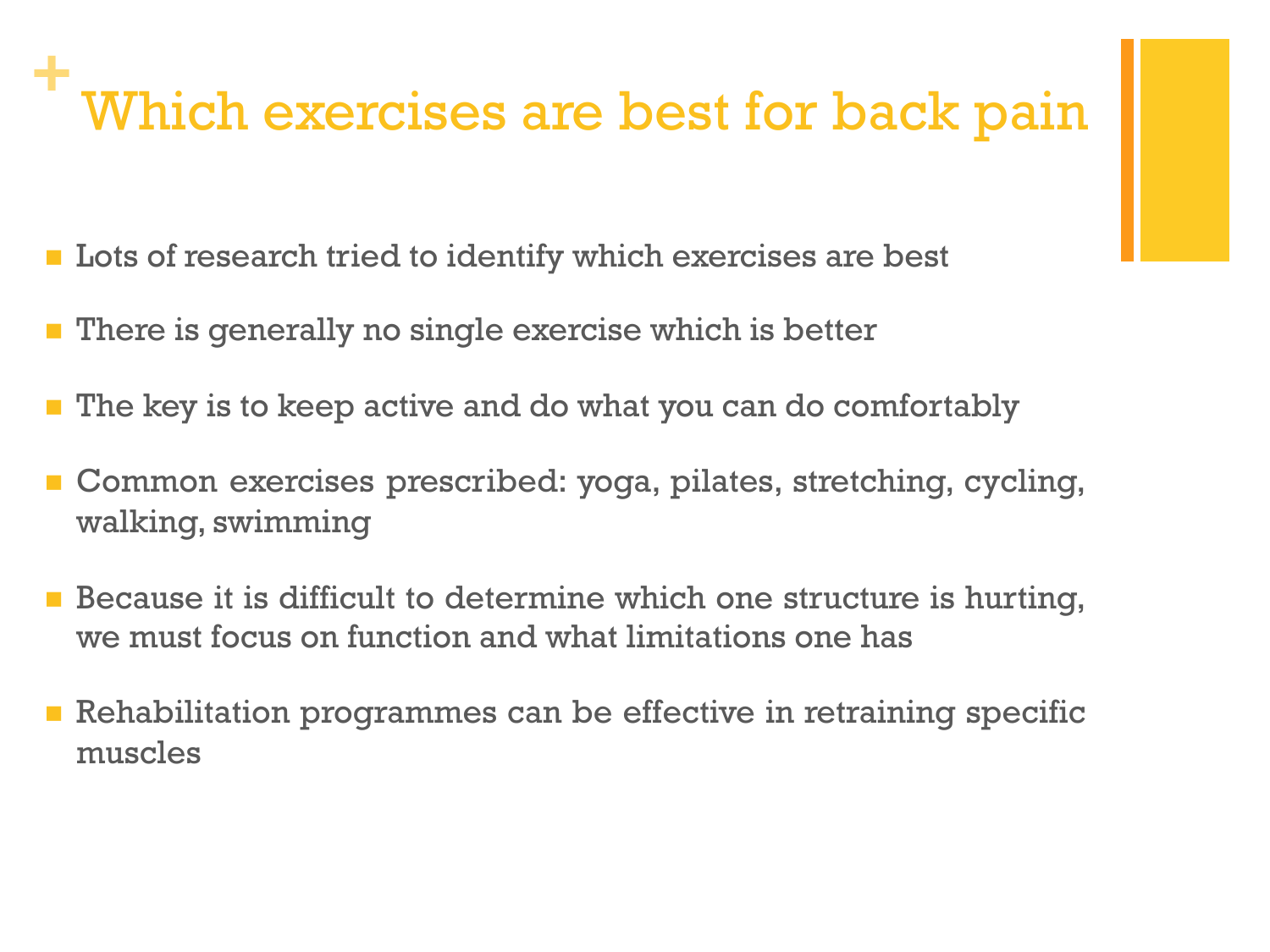### **+** What about medication?

- It is advised that you take some medication if you have a lot of pain and are having difficulties doing everyday tasks
- **n** It is recommended to take painkillers and anti-inflammatories which are both available over the counter
- **n** Paracetamol is a basic painkiller which should be used first (before stronger painkillers like Co-codamol or Tramadol)
- Ibuprofen, Nurofen-these are anti-inflammatories and are also worth trying if you have pain and inflammation (after an injury)
- Some people have stomach problems with anti-inflammatories so make sure you take them along with food and read the instructions
- Do consult your GP about new medication and prescriptions for stronger ones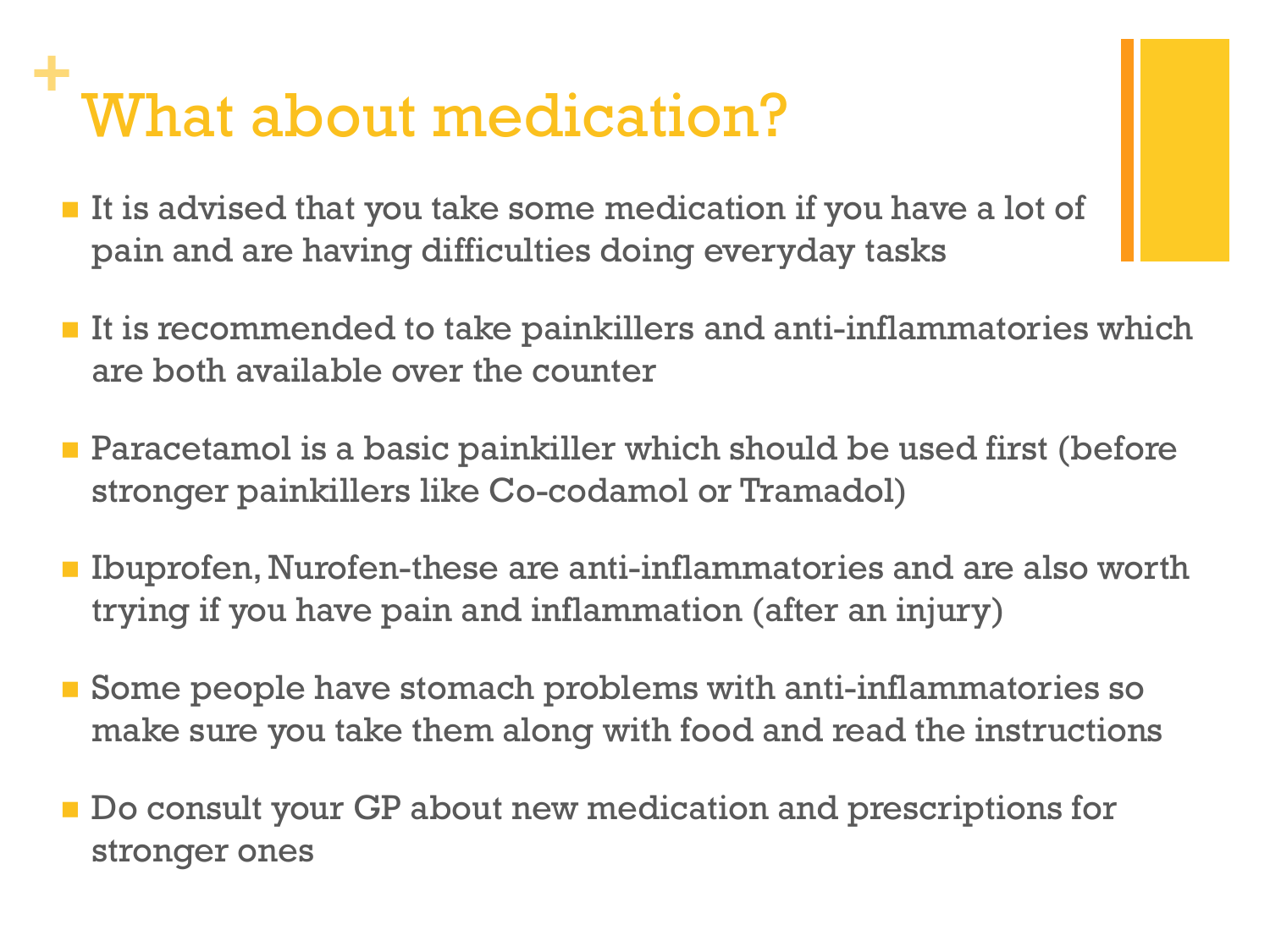## **+** Tips & advice

- $\blacksquare$  If you can stay at work then carry on working
- **n** If you can't work than just do your best to stay active
- $\blacksquare$  It is safe to do exercises in water or gentle swimming
- It is also safe to exercise on stationary bikes if comfortable
- $\blacksquare$  Do not try to rush into activities too quickly
- n If you drive regularly, download this document for more info: here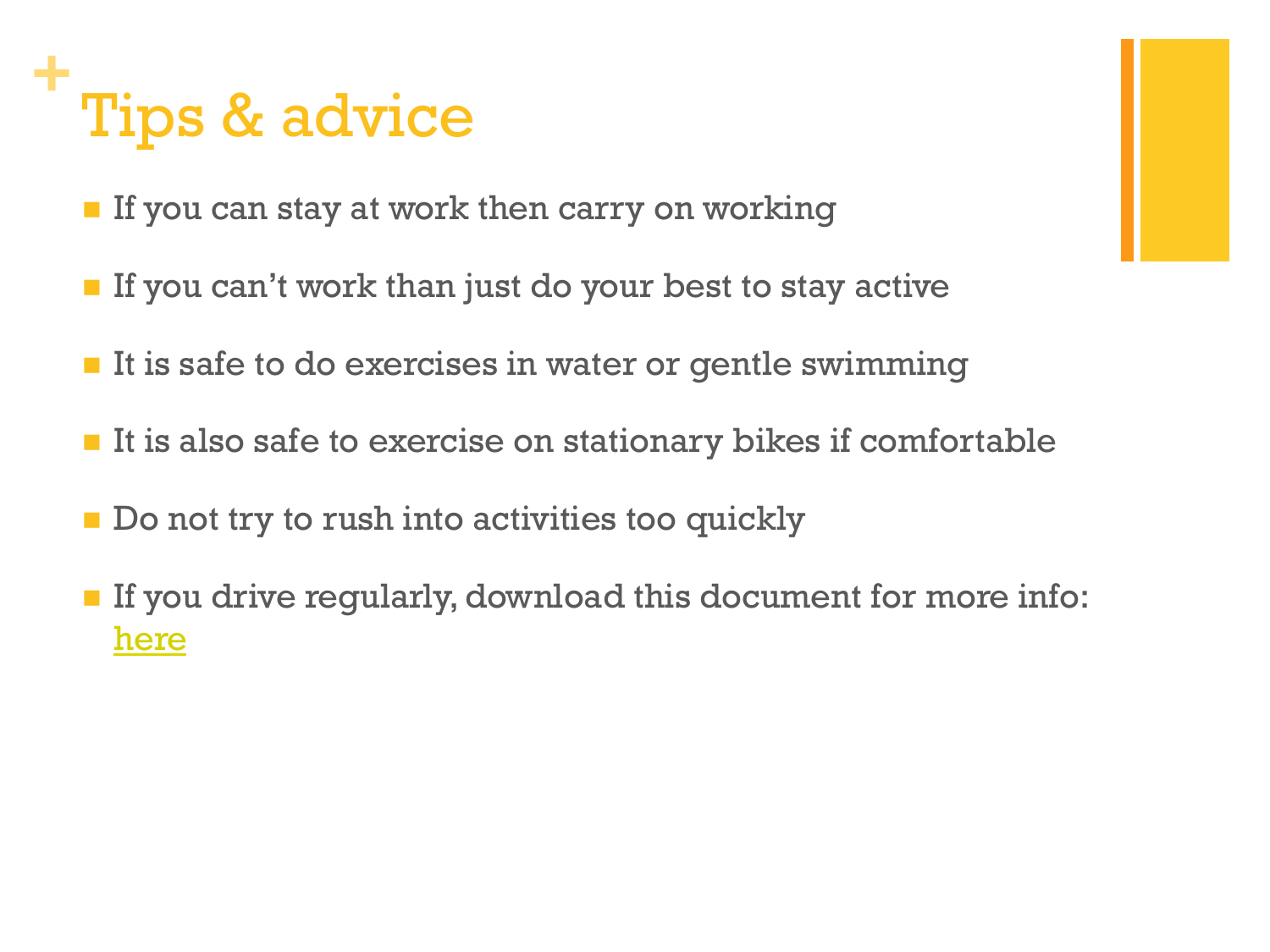## **+** Back pain in general..

- Around 80% of all people will back pain at some point in their lives
- $\blacksquare$  The vast majority of back pain is mechanical in nature
- **n** Often it is about changing movement patterns and re-training certain muscles which a physiotherapist can help you with
- $\blacksquare$  Doctors and therapists cannot often tell what exactly is hurting
- **n** Pain can also be influenced by factors like stress, lifestyle, activities, job satisfaction, negative emotions, family situation, relationships etc.